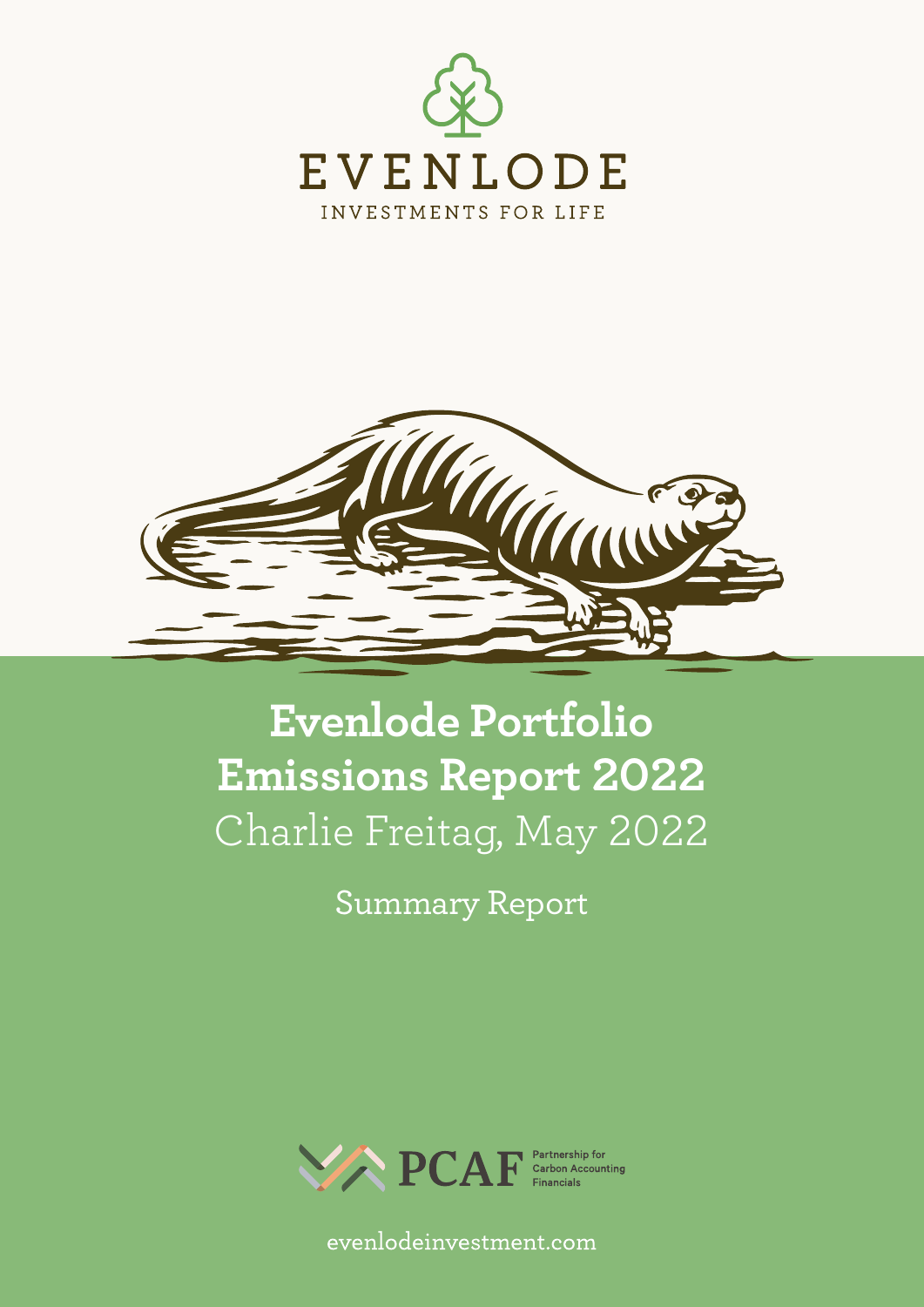The message from the most recent United Nations Climate Change Conference, COP26, and the 6th IPCC<sup>1</sup> report is clear: the world is currently on a trajectory to fail the goals we set ourselves to limit global warming to 1.5°C, and doing so will have drastic consequences for human society and ecosystems. However, there is still a chance to prevent the worst outcomes through rapid action to cut greenhouse emissions.

Every year, Evenlode assesses the financed emissions embedded in its investments, to better understand the impact our investee companies have on the climate, and the risk they face from regulation and consumer pressure on climate transition. This in turn allows us to manage the systemic risk from climate change in our investment portfolios better and proactively engage with the highest emitting companies on their emission disclosure and progress in cutting their emissions.

With our [2021 report,](https://evenlodeinvestment.com/resources/stewardship-assets/Evenlode-Portfolio-Carbon-Emissions-Report-2021_with-Exec-Summary.pdf) we became the first UK asset manager to disclose our financed emissions in alignment with the PCAF standard for financial emission accounting.<sup>2</sup> For our 2022 report, we continued to improve our methodology and for the first time included two recently launched funds, Evenlode Global Equity and Evenlode Global Opportunities.

#### **METHODOLOGY**

We report the financed emissions for 100% of our investments in all five funds, based on the portfolios as at 31 December 2021. Our analysis covers scope 1, 2 and 3 emissions of our holding companies, proportional to our stake in these companies. Scope 200 1 and 2 are emissions from the fuel and electricity used directly by our investee companies, for example to heat and light offices and run machines and company-owned vehicles. However, the vast majority of most companies' carbon footprint lies in their supply chain and their products and services. That is covered in scope 3. By including scope 3 in our emissions analysis, we 140 can get a much better picture of the climate risk inherent in our investment portfolios. For our analysis, we used the Carbon 120 Disclosure Project (CDP) Full Greenhouse Gas (GHG) Emissions Dataset, which collates companies' own reports of their emissions and fills in the gaps with modelled estimates. 80

### **RESULTS**

The emissions associated with investing £10k in one of our funds is between 0.6 and 2.4 tonnes of  $CO_2$ -equivalents, or between 25 and 56 kilogrammes for scope 1 and 2 alone. For context, average per-capita emissions for UK residents are 4.8 tonnes per year,<sup>3</sup> or 13 tonnes per year if imports from other countries are included.4

This is many times lower than the emissions associated with an equivalent £10k investment in a fund tracking the MSCI World Index or the FTSE All-Share Index, Evenlode funds' formal comparator benchmarks (this is for scope 1 and 2; Scope 3 estimates are still not widely reported for funds and indices). The difference mostly comes from Evenlode funds' low exposure to energy-intensive industries, such as the energy industry itself, utilities, materials and real estate.

- 1 The Intergovernmental Panel on Climate Change (IPCC) is the United Nations body for assessing the science related to climate change.
- 2 Partnership for Carbon Accounting Financials (PCAF), November 2020. The Global GHG Accounting & Reporting Standard for the Financial Industry. [View here](https://carbonaccountingfinancials.com/files/downloads/PCAF-Global-GHG-Standard.pdf)
- 3 Our World In Data, January 2022: [View here](https://ourworldindata.org/grapher/co-emissions-per-capita) 4 Mike Berners-Lee, 2020. How Bad Are Bananas.
- Profile Books. 5 Provided directly by FTSE Russell, 2022.
- MSCI, 2021. [View here](https://www.msci.com/index-carbon-footprint-metrics)

# Tonnes of CO<sub>2</sub>e per £10k invested



Tonnes of CO<sub>2</sub>e/£10k invested across scopes 1, 2 and 3 as at 31 December 2021. Source: CDP 2021 Full GHG Emissions Dataset, Evenlode Investment.

## **Scope 1 & 2 emissions per £10k invested**



Scope 1 and 2 emissions per £10k invested. Source: CDP, Evenlode Investment, FTSE Russell,5 MSCI.6 Evenlode and FTSE All-Share portfolios as at 31 December 2021. MSCI World portfolio as at 29 October 2021. Index data converted from weighted average emission intensity into emissions per £10k invested based on portfolio revenue and asset value as at 31 December 2021.